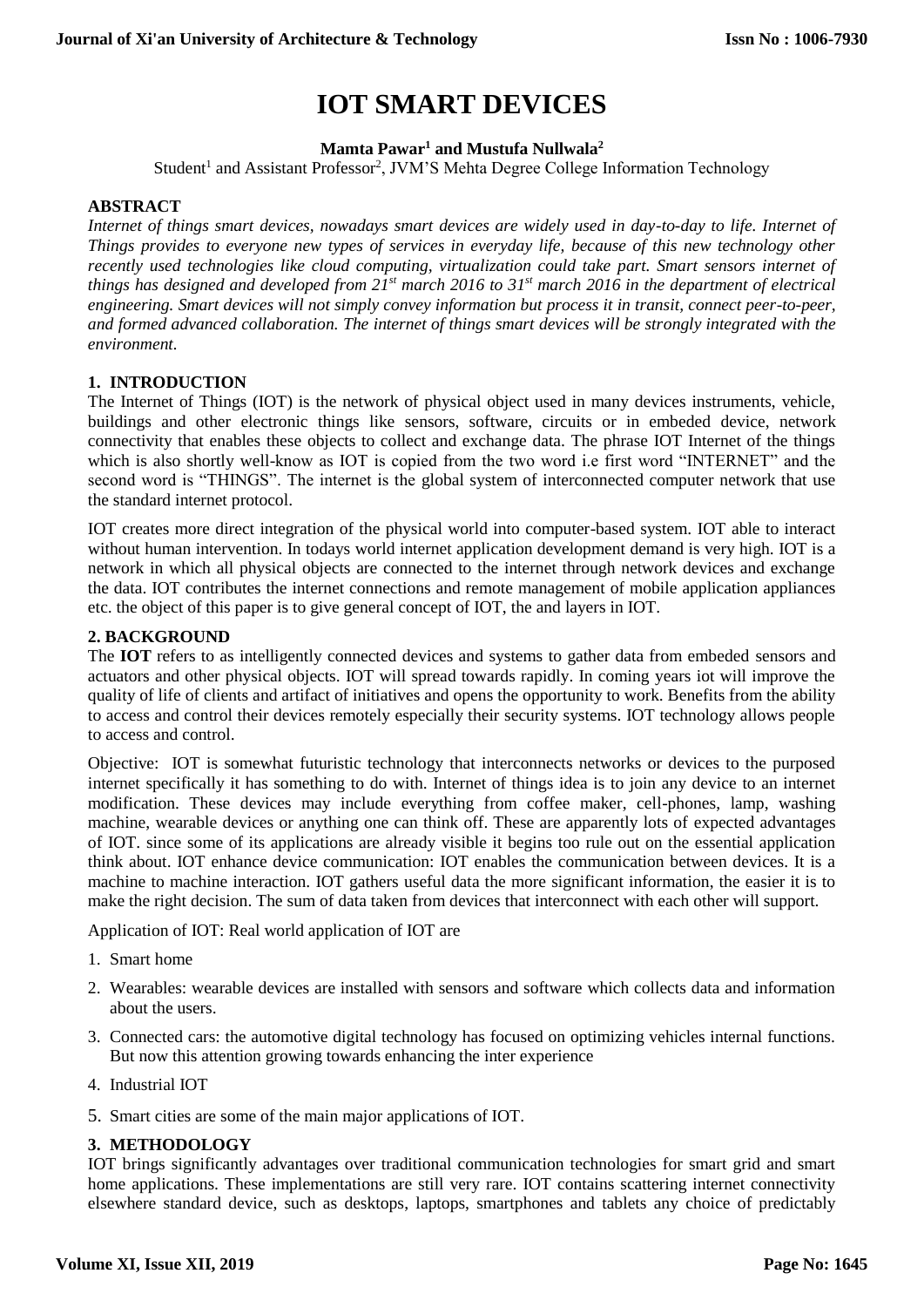dumb or non-internet enabled physical devices and everyday objects. Everyday objects are the major important part in which smart devices are connected by the connectivity of network. Smart devices are used through the network connectivity. Many of the devices like smart watches, home appliances are accessed by smart technologies. One can get the information about their things. Smart devices are used in wearables devices to detect the reality.



A new definition of emerging as a loosely coupled decentralized system of cooperating smart objects (SOS). An smart devices is an autonomous, physical digital object augmented with sensing/actuating, processing and storing networking capabilities. Smart devices are able to hoard and internet data created within themselves and around the external world where they are situated, act on their own cooperate with each other and exchange information with other kinds of electronic devices human users.

IoT devices are typically purpose-built, universal security standards are tough to create and have not been approved all over the world. Unlike typical IT endpoints, such as laptops, desktops, tablets, and smartphones, IoT devices are ingenuous to be organized invalid in isolated atmospheres, meaning they are also vulnerable to physical tempering. Whereas baked-in security might seem to be the best way to address security concerns, this can leave devices with the same protocols for years without an update, and also adds to deployment costs as 'secure' chips. Absence of unchanging standardization makes it problematic to test each iot device as greatest companies build devices as they want and this produces more difficulties for the operators as different devices may have disagreeing and rival standards. Most of the recent connected device testing that is conducted, is done based on the use case or the intended use of the system.

### **Advantages of IOT smart devices:**

- 1. Automation and control: smart devices can automatically get worked and controlled to the specific thing on which they are connected.
- 2. Information: all kind of information is being stored in the smart devices like time date access etc.

### **4. CONCLUSION**

The upcoming of IOT smart devices is effectively limitless due to the development in technology and clients wish to assimilate devices such as smart phones, watches, household things etc. Smart phones made it possible that people get connected with each other. The potentials are sensational efficiency will grow things come by joining the world.

#### **REFERENCES**

- 1. W.K. Edwards, "Discovery systems in ubiquitous computing", *IEEE Pervasive Computing*, pp. 7077, 2006**.**
- 2. F. Shaw, "Internet the home page of our lives," Centre for Future Studies February 2012
- 3. TrendMicro, "Security in the Age of Mobility," in TrendLabs Quarterly Security Group: Trend Micro, 2012
- 4. M. Coaster, "Smart Metering Implementation Programme: Data Privacy and Security," in http://www.decc.gov.uk/assets/decc/Consultations/smart- meter-imp-prospectus/232-smart-metering-impdata-privacy-security.pdf: Ofgem E-Serve, 2010
- 5. C. Dixon, R. Mahajan, S. Agarwal, A. Brush, B. Lee, S. Saroiu, and V. Bahl, "An Operating System for the Home," NSDI, USENIX, 2012